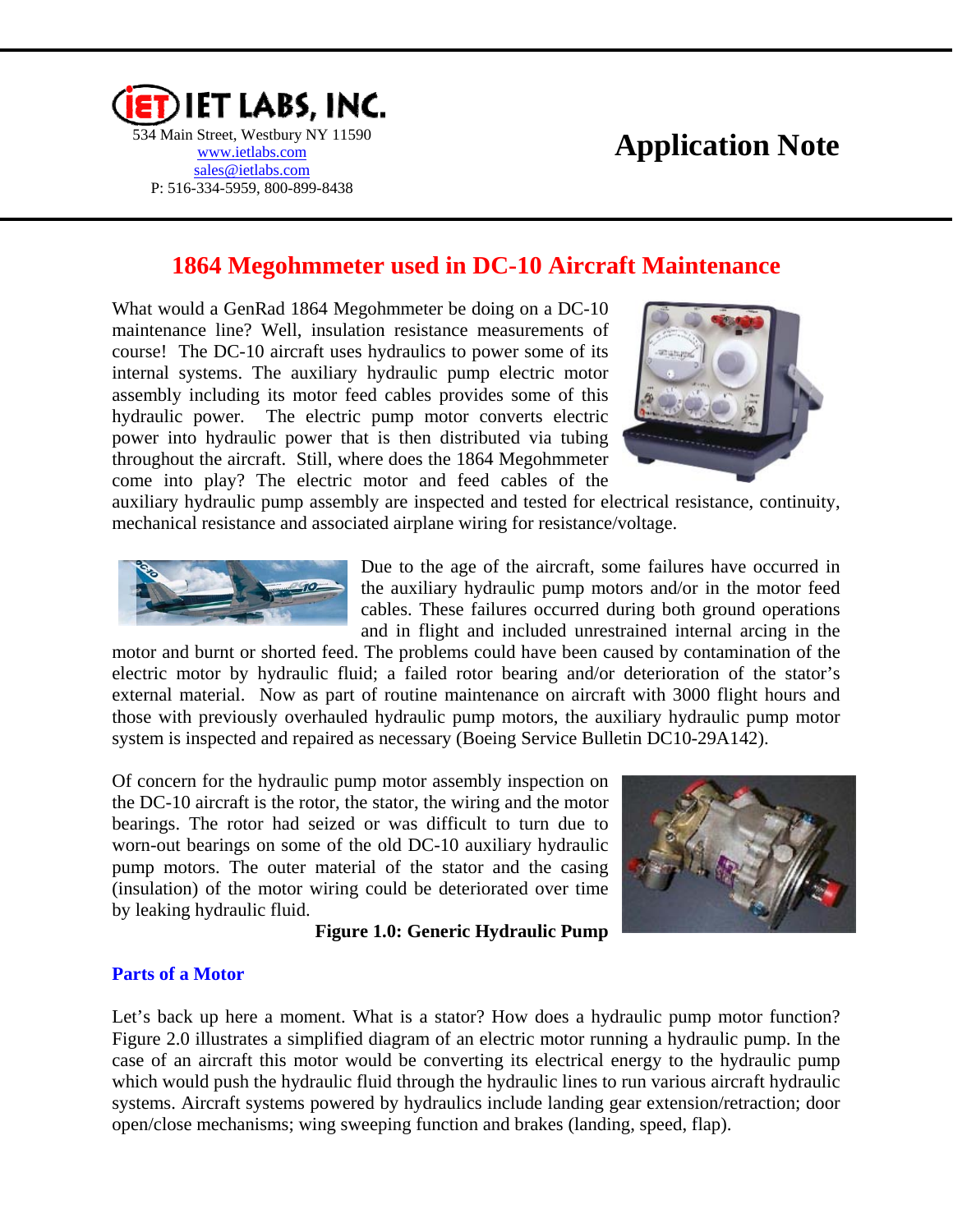#### **Parts of a Motor**



# **Figure 2.0: Parts of a Hydraulic Pump Motor Assembly**

## **Definitions\***

| Stator:          | (Electrical) The portion of a rotating machine that contains the stationary parts of the<br>magnetic circuit and their associated windings.<br>(Mechanical) A stationary machine part in or about which the rotor turns. |
|------------------|--------------------------------------------------------------------------------------------------------------------------------------------------------------------------------------------------------------------------|
| Rotor:           | (Electrical) The rotating member of an electrical machine or device, such as the rotating<br>armature of a motor or generator, or the rotating plates of a variable capacitor.                                           |
| Armature:        | That part of an electric rotating machine that includes the main current carrying winding<br>in which the electromotive force produced by magnetic flux rotation is induced. (i.e.: the<br>stator armature)              |
| Hydraulic:       | (Engineering) Liquid under pressure is used to transmit energy or operate a device.<br>Hydraulics: (Mechanical Engineering) branch of science and technology studying the<br>mechanics of fluids.                        |
| Hydraulic pump:  | (Mechanical) a device for forcing a fluid to a higher level by using the kinetic energy of<br>flow.                                                                                                                      |
| Hydraulic motor: | (Mechanical) a motor activated by water or another liquid under pressure.                                                                                                                                                |
| Hydraulic fluid: | (Matter) a low viscosity fluid used to operate a hydraulic system.                                                                                                                                                       |

\* McGraw Hill Dictionary of Scientific and Technical Terms © 1974